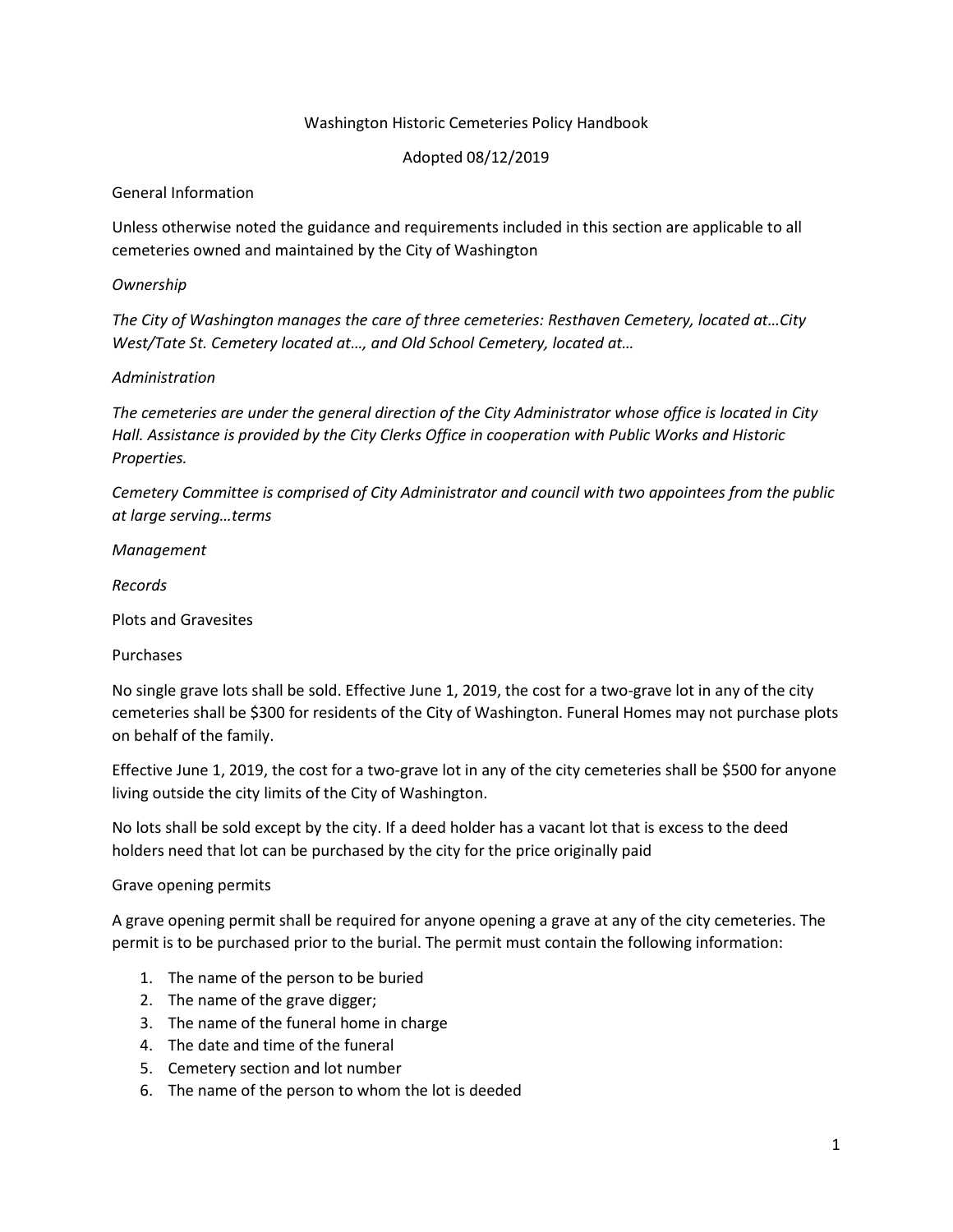- 7. The cost of the permit is \$25.00. The cost of an after-hours weekend and evenings permit will be \$75.00 Penalty for not obtaining a permit shall be \$200.00*.* Failure to comply with this section shall result in a misdemeanor offense. Repeated violation of this chapter by the funeral home can result in revocation of burial privileges.
- 8. Permits are to be purchased at the city business office during regular business hours: 9:00 am to 5:00 pm Monday thru Friday. Exceptions can be made for extenuating circumstances
- 9. The funeral director or its agent must provide the information required on the permit. Family members may make direct payment to the city for the permit; however, the funeral director must sign an agreement that all requirements shall be met. (Sec. 20-2)

### Approval of the grave opening permit

- a. Prior to issuing the permit, a representative of the funeral home, the family, and the city will meet and establish the identification of the burial plot.
- b. After an application has been properly complete, a representative of the city will verify the information to make sure the correct grave is marked for opening and then approve the permit.
- c. At this meeting a representative of the city shall inform the funeral director where any excess dirt is to be placed.
- d. Once the permit is approved, the funeral director shall be responsible for the grave until after the burial is completed.

### Interments and Disinterments

Graves may be mechanically dug by an insured and bonded grave digger in all sections of all cemeteries except in Resthaven 1902 and 1923 sections. Mechanical digging in these two sections must be individually and specifically approved by the city.

Regardless of the manner of the digging, the funeral home shall be responsible for the costs of repairs to damaged cemetery grounds

# Temporary markers

Funeral homes shall be responsible for installing and maintaining readable temporary markers until replaced by a permanent marker. All graves must be marked.

### Visitation

The cemeteries are open from sunup to sundown. No trespassing after hours is allowed.

### Maintenance by City

All lots sold shall be perpetual care lots; perpetual care includes cutting grass, removing leaves and other litter and maintaining plots in a clean and presentable condition.

Neither trees, shrubs, flagpoles, fences, nor any other object that may inhibit maintenance shall be placed on cemetery lots unless approved in writing in advance by the city. This does not prevent family or individual markers except as otherwise prohibited therein (Sec. 20-1.f)

### Maintenance Guideline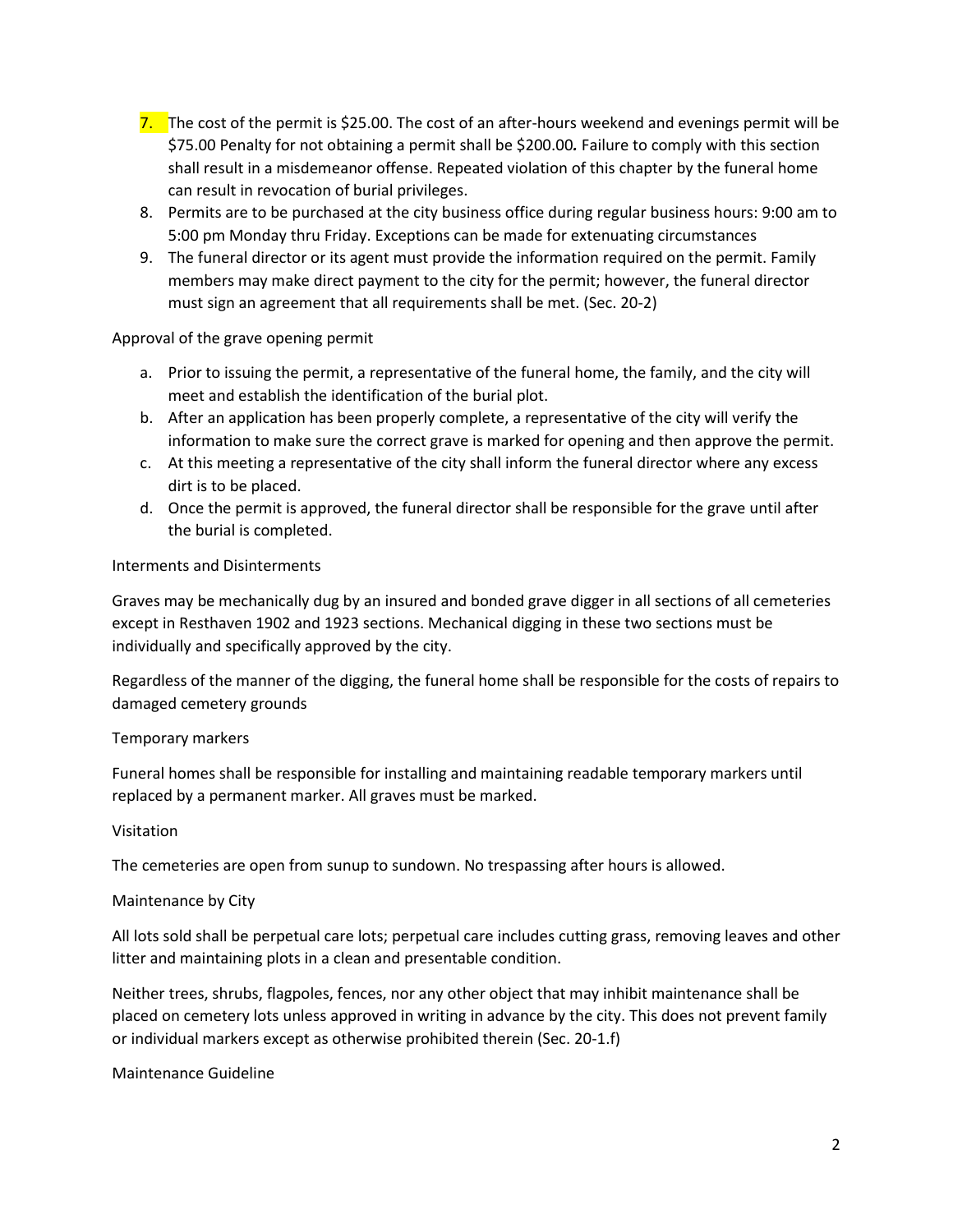Any owners' relatives or volunteers are welcome to provide additional care for the cemetery provided they abide by guidelines set forth regarding vegetation, cleaning and personal conduct.

# Arrangements

Plants and flowers placed on a grave may remain until they become disarranged or cease to be of good color or condition (Sec. 20-1.g) Any arrangements that are clearly holiday themed will be removed after 30 days

All vault tops shall be buried to a minimum depth of 12 inches measured from the top of the vault to the finished grade of the closed grave*.*

Except as noted herein mausoleums are authorized in city cemeteries

Mausoleums are permitted following a process of design review and approval by the cemetery committee

Cleaning

## Cleaning Authorization

Cleaning of cemetery structures is discouraged and limited. The intent is to preserve the cemetery as a historic asset. As with a fine antique, the value is lost through refinishing. Cleaning can also be both detrimental and corrosive, threatening the very existence of a structure. For these reasons, the pristine and coldly polished appearance of modern cemeteries is to be avoided. In instances where minimal cleaning is unavoidable, proof of family authorization shall be provided to City Hall prior to work. See appendix A for policies and procedures.

# Cleaning Standards

Lichen and fungi can have a negative effect upon cemetery structures, so minimal cleaning is permissible, provided the following standards are met:

- 1. Cleaning of stones shall be limited to the gentlest means possible. Sandblasting, pressure washing, wire brushes and protective coatings are prohibited.
- 2. Cleaning of stones shall follow the approved cleaning methods
- 3. Use of cleaning agents is limited to the approved cleaning materials list referenced in Appendix A
- 4. Unauthorized cleaning and potential damage shall be reported immediately to City Hall.

### Family Authorization

Cleaning by third parties, whether professional or friendly services, shall not proceed until written documentation of authorization by family heir(s) is submitted to and verified by the City Clerk and a representative of the Cemetery Committee has documented pre-cleaning conditions. See Appendix A for application and stone cleaning regulations.

Cleaning Cautions

First and foremost – do no harm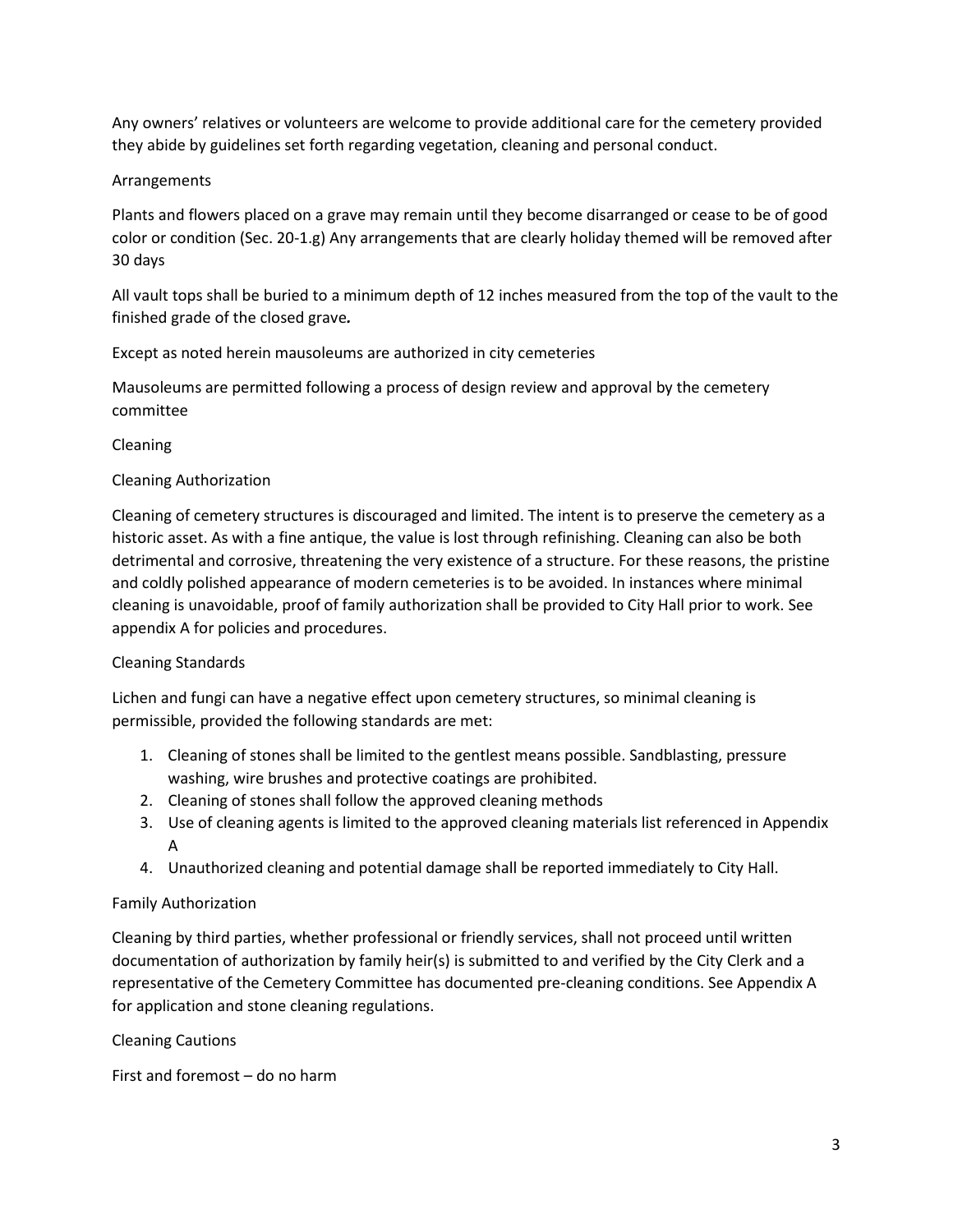Before cleaning, check each marker for stability. DO NOT CLEAN if stability is questionable:

- Flaking face or lettering
- Significant fractures
- Grainy surface
- Any indication that the stone is delicate or brittle

Do not clean marble, sandstone, or slate stones frequently (once every 10 years is too frequent)

Clean the smallest area absolutely necessary

Approved Cleaning Methods

- 1. Brush off loose debris with a soft brush
- 2. Use a wooden tongue depressor to gently remove moss or lichen
- 3. Saturate stone with water (minimizes chemical absorption)
- 4. Mix approved cleaning materials using directions
- 5. Apply cleaner with a soft brush
- 6. IMPORTANT!! Start from the bottom up to avoid streaking. Keep stone very wet at all times. If the cleaner dries, it can stain.
- 7. Rinse over and over. And over. And over.

Approved Cleaning Materials

- a. Distilled water
- b. Soft-bristled brush, either natural or plastic or wood tongue depressors (no wire brushes nor metal objects of any type)
- c. Mild detergent D/2. Any other material must be approved by the Cemetery Committee prior to use. See appendix A for comparison of different cleaning techniques.

No rubbings are allowed in the cemeteries.

Personal Conduct

No Solicitation

Alcohol and Illegal Substances

No alcoholic products nor illegal substances are permitted upon cemetery property. No intoxicated, or otherwise disorderly persons, shall be permitted.

Animals

It is unlawful for any person owning or having possession or control or care of a dog to allow the dog to stray or run at large in public places, animals are required to be on a leash and under control of a person capable of controlling the dog. All litter and feces shall be removed from any public or private property immediately, and deposited in a waste receptacle. Failure to clean up behind the animal can result in a citation for littering.

Athletics and Recreation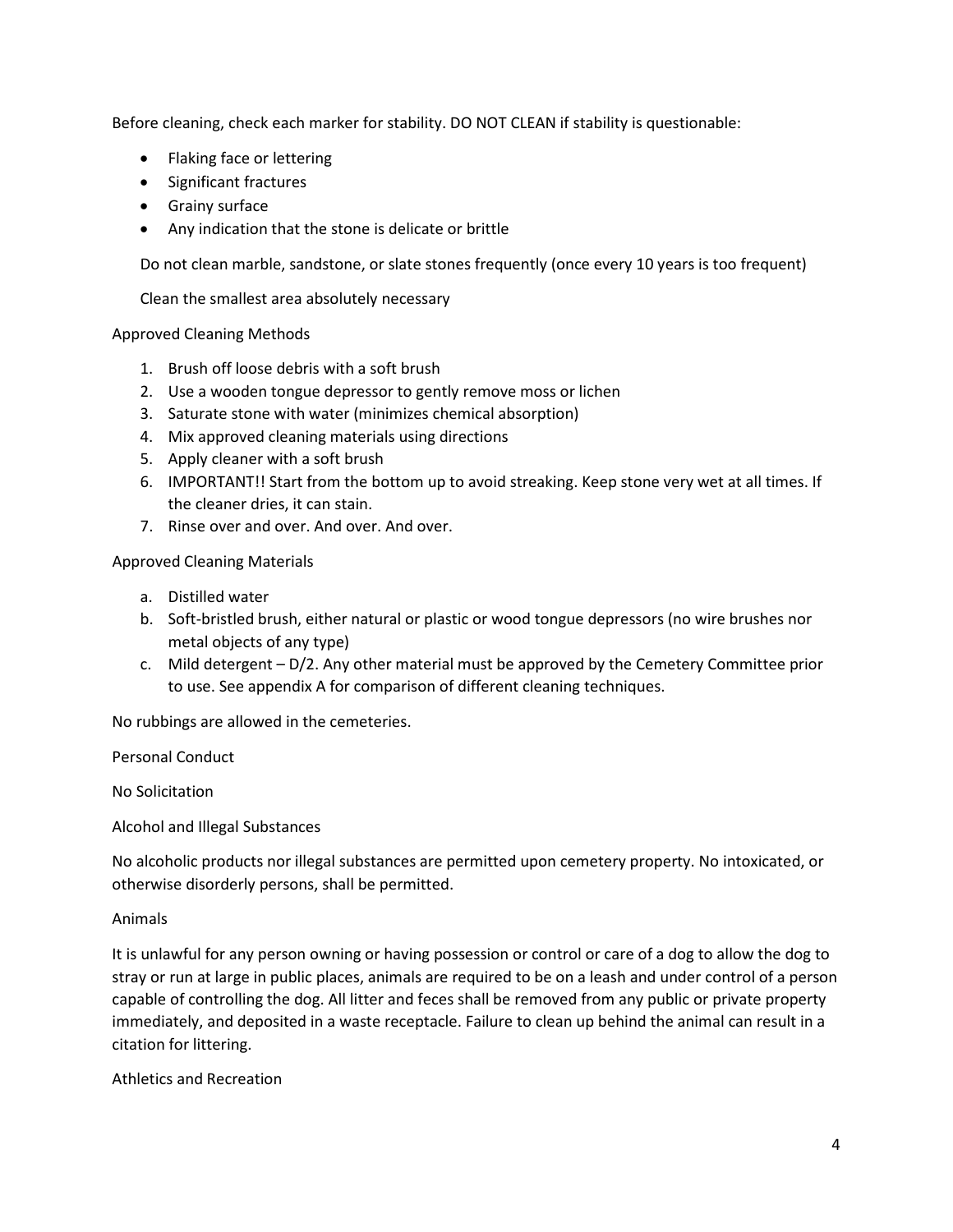No use of skates, skateboards, mopeds or scooters within the cemetery is permitted. When traversing the cemetery, biking upon paved paths is allowed.

## Children

No person under the age of 16 shall be permitted in the cemetery without direct supervision of a responsible adult.

## Damage

No person shall sit, rest, or lean on monuments, fences or statuary. Any person who causes damage intentionally or unintentionally to public or private property in the cemetery shall be held responsible for that damage.

## Intrusion and Privacy

No person who is not a member of the funeral procession or party shall intrude upon a funeral party or loiter about an open gravesite

## Littering and Smoking

Littering is strictly prohibited. Cigarette butts are considered to be litter and must be removed from the cemetery by the smoker.

## Noise

No audio devices are permitted within the cemetery, except personal audio devices utilizing headphones or by special permission in connection with a special activity. All persons in the immediate vicinity of a service must cease activities or operations and remain quiet during the services

### Games

Treasure hunting and playing games in the cemetery is not allowed. Metal detectors are prohibited except for surveying and locating utilities. No artifacts, stonework, metalwork, or other cemetery structure or object shall be removed from the cemetery without special permission.

The speed limit in all city cemeteries is 10 miles per hour

No one shall be buried in Old School Cemetery unless the burial is to be included in a specified and marked family plot and the deceased to be buried there is a member of the identified family. No burials in Old School cemetery will be allowed without a burial permit.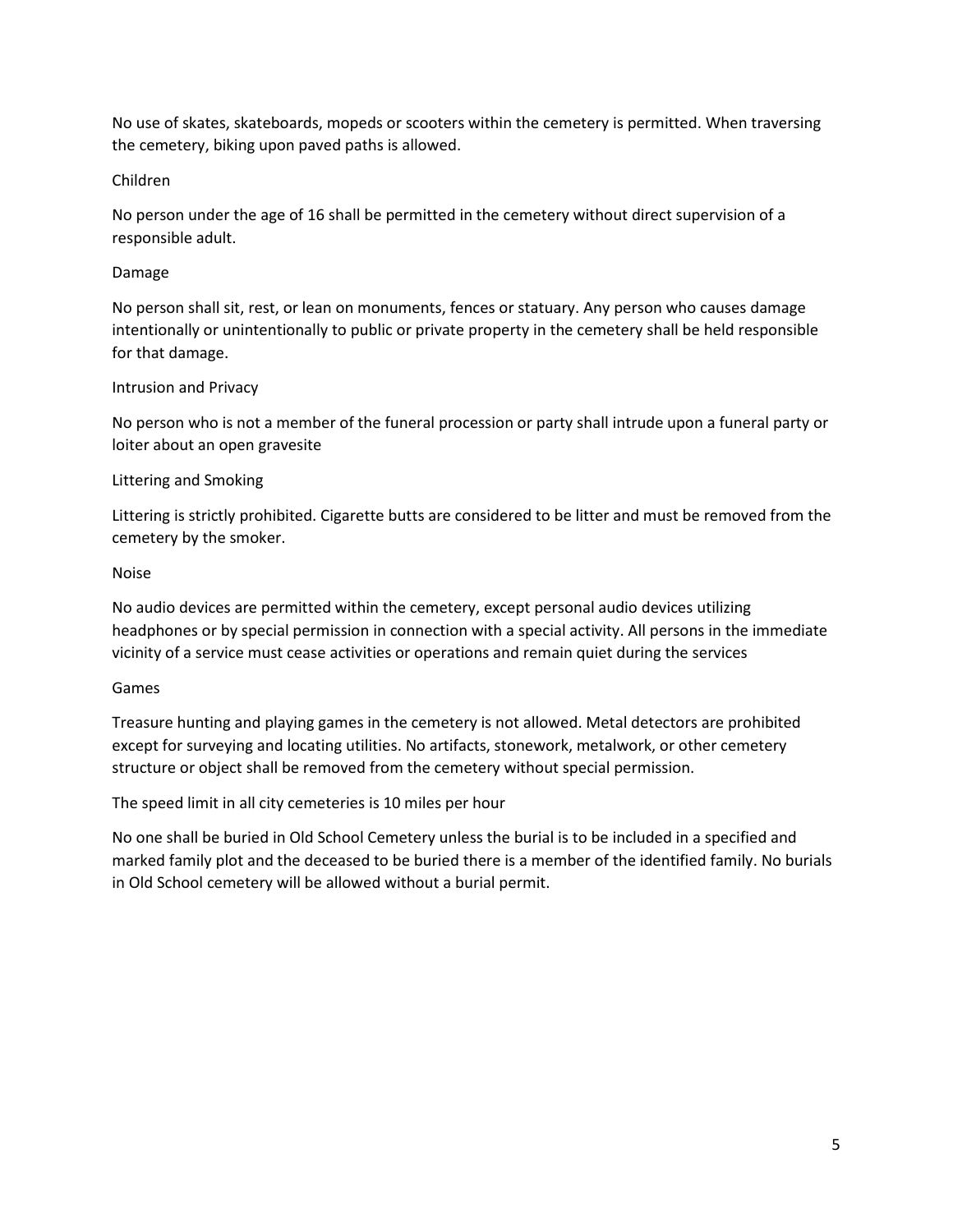Appendix A - Cleaning Authorization

Washington Georgia

Application for Gravestone Cleaning

1. Applicant Information

I, \_\_\_\_\_\_\_\_\_\_\_\_\_\_\_\_\_\_\_\_\_\_\_\_\_\_\_\_\_\_\_\_\_\_\_\_\_\_\_\_\_\_\_\_\_\_\_\_\_\_\_\_, certify that written family

authorization that I have provided to the City of Washington is true and correct. I have read and understand the gravestone cleaning standards, cautions, methods and materials as outlined in the Washington Georgia Cemeteries Policy Handbook and hereby request a permit for gravestone cleaning.

\_\_\_\_\_\_\_\_\_\_\_\_\_\_\_\_\_\_\_\_\_\_\_\_\_\_\_\_\_\_\_\_\_\_\_\_\_\_\_\_\_\_\_\_\_\_\_\_\_\_\_\_\_\_\_\_\_\_\_\_\_\_\_\_\_\_\_\_\_\_\_\_\_\_\_\_\_\_ \_\_\_\_\_\_\_\_\_\_\_\_\_\_\_\_\_\_\_\_\_\_\_\_\_\_\_\_\_\_\_\_\_\_\_\_\_\_\_\_\_\_\_\_\_\_\_\_\_\_\_\_\_\_\_\_\_\_\_\_\_\_\_\_\_\_\_\_\_\_\_\_\_\_\_\_\_\_ \_\_\_\_\_\_\_\_\_\_\_\_\_\_\_\_\_\_\_\_\_\_\_\_\_\_\_\_\_\_\_\_\_\_\_\_\_\_\_\_\_\_\_\_\_\_\_\_\_\_\_\_\_\_\_\_\_\_\_\_\_\_\_\_\_\_\_\_\_\_\_\_\_\_\_\_\_\_ \_\_\_\_\_\_\_\_\_\_\_\_\_\_\_\_\_\_\_\_\_\_\_\_\_\_\_\_\_\_\_\_\_\_\_\_\_\_\_\_\_\_\_\_\_\_\_\_\_\_\_\_\_\_\_\_\_\_\_\_\_\_\_\_\_\_\_\_\_\_\_\_\_\_\_\_\_\_

\_\_\_\_\_\_\_\_\_\_\_\_\_\_\_\_\_\_\_\_\_\_\_\_\_\_\_\_\_\_\_\_\_\_\_\_\_\_\_\_\_ \_\_\_\_\_\_\_\_\_\_\_\_\_\_\_\_\_\_\_

Name

Mailing Address

Telephone/Email

2. Gravestone Information:

I have received family authorization to clean the following:

1. \_\_\_\_\_\_\_\_\_\_\_\_\_\_\_\_\_\_\_\_\_\_\_\_\_\_\_\_\_\_\_\_\_\_\_\_\_\_\_\_\_

Individual gravestone

- 2. \_\_\_\_\_\_\_\_\_\_\_\_\_\_\_\_\_\_\_\_\_\_\_\_\_\_\_\_\_\_\_\_\_\_\_\_\_\_\_\_\_ Individual gravestone
- 3. Other (please describe structure, methods, and materials):

Signature Date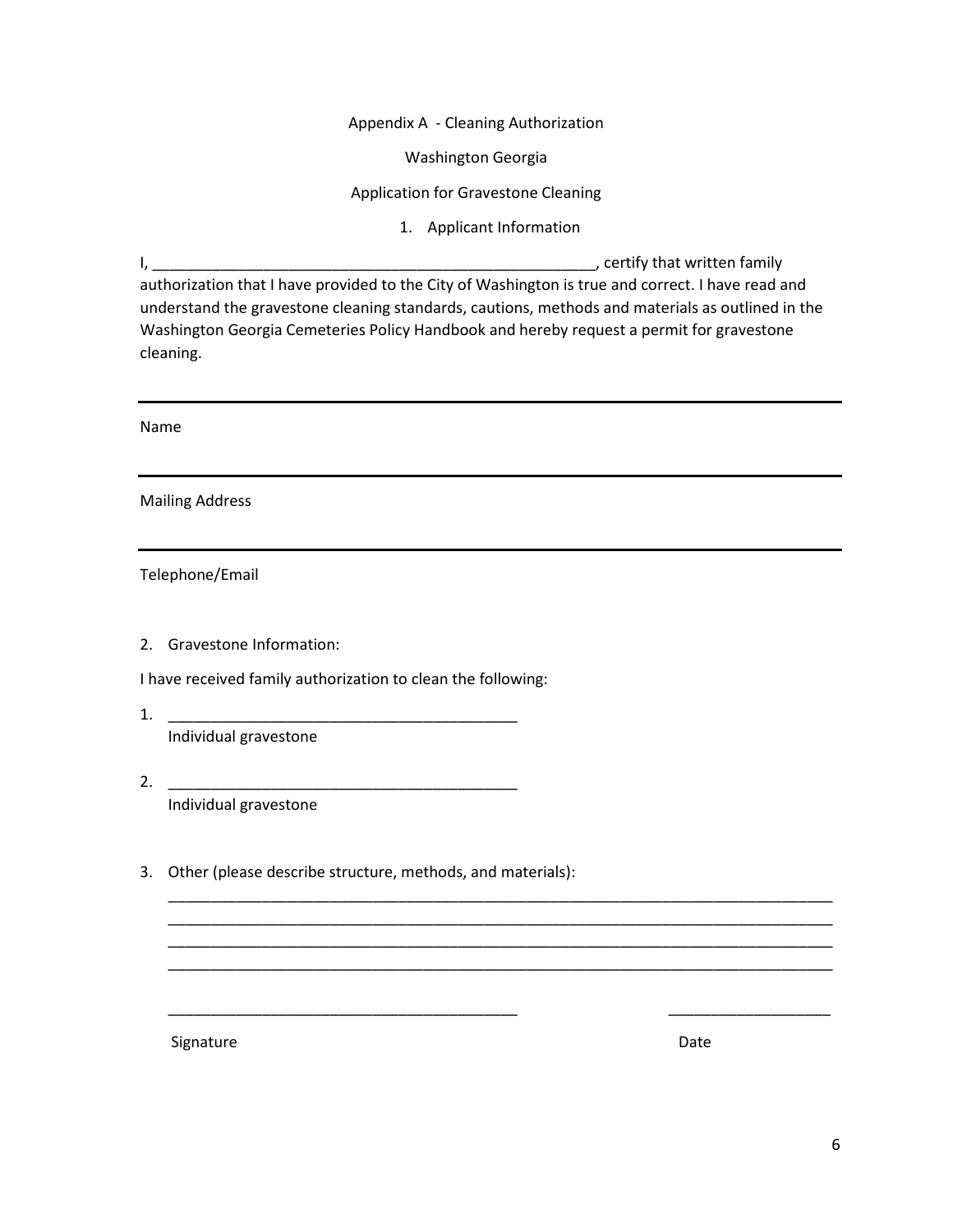#### Permit for Stone Cleaning

\_\_\_\_\_\_\_\_\_\_\_\_\_\_\_\_\_\_\_\_\_\_\_\_\_\_\_\_\_\_\_\_\_\_\_\_\_\_\_\_\_\_\_\_\_\_\_\_\_\_\_\_\_\_\_\_\_\_\_\_\_\_\_\_\_\_\_\_\_\_\_ representing

\_\_\_\_\_\_\_\_\_\_\_\_\_\_\_\_\_\_\_\_\_\_\_\_\_\_\_\_\_\_\_\_\_\_\_\_\_\_\_\_\_\_\_\_\_\_\_\_\_\_\_\_\_\_\_\_\_\_\_\_\_\_\_\_\_\_\_\_\_\_\_\_\_ is hereby

authorized to clean stone and other structures as per the submitted application in accordance with the Washington Cemeteries Policy Handbook.

An application with the necessary family permission has been filed at the City of Washington. The applicant has received and reviewed a copy of the stone cleaning regulations.

\_\_\_\_\_\_\_\_\_\_\_\_\_\_\_\_\_\_\_\_\_\_\_\_\_\_\_\_\_\_\_\_\_\_\_\_\_\_\_\_\_\_\_\_\_\_\_\_\_\_\_\_\_\_\_\_\_\_\_

Code Enforcement/Cemetery Committee

de de la construction de la construction de la construction de la construction de la construction de la constr

Summary of Stone Cleaning Regulations:

\_\_\_\_\_\_\_\_\_\_\_\_\_\_\_\_\_\_\_\_\_\_\_\_\_\_\_\_\_\_\_\_\_\_\_\_\_\_\_\_\_\_\_\_\_\_\_\_\_\_\_\_\_\_\_\_\_\_\_

(This summary is provided for your convenience and does not substitute for requisite review of the Policy Handbook – Cleaning pp 3-4.)

- 1. Gravestone cleaning is discouraged. When unavoidable, cleaning of stones is limited to the gentlest means possible – NO SANDBLASTING, PRESSURE WASHING, WIRE BRUSHES, PROTECTIVE COATINGS.
- 2. Before cleaning, check the marker for stability; no cleaning is permitted for gravestones that are cracked, flaking, grainy, etc.
- 3. Gently brush off debris and remove growth (see approved materials).
- 4. Using only distilled water, make sure to saturate the entire stone first
- 5. Start cleaning at the bottom to avoid streaking. Apply cleaner with soft brush (see approved materials). Do not press or scrub.
- 6. Keep stone wet at all times. Rinse, rinse, rinse, etc.
- 7. The City of Washington and the Cemetery Committee. Nor any owner shall be held responsible for any injuries incurred during cleaning.
- 8. The City of Washington and the Cemetery Committee shall not be responsible for degradation and staining caused by cleaning .
- 9. An application must be filed for a permit each time gravestone cleanings are intended. Violation of any of the Washington Cemetery Policy Handbook policies and procedures will void the permit and prevent acceptance of applications for further permits by that individual or group.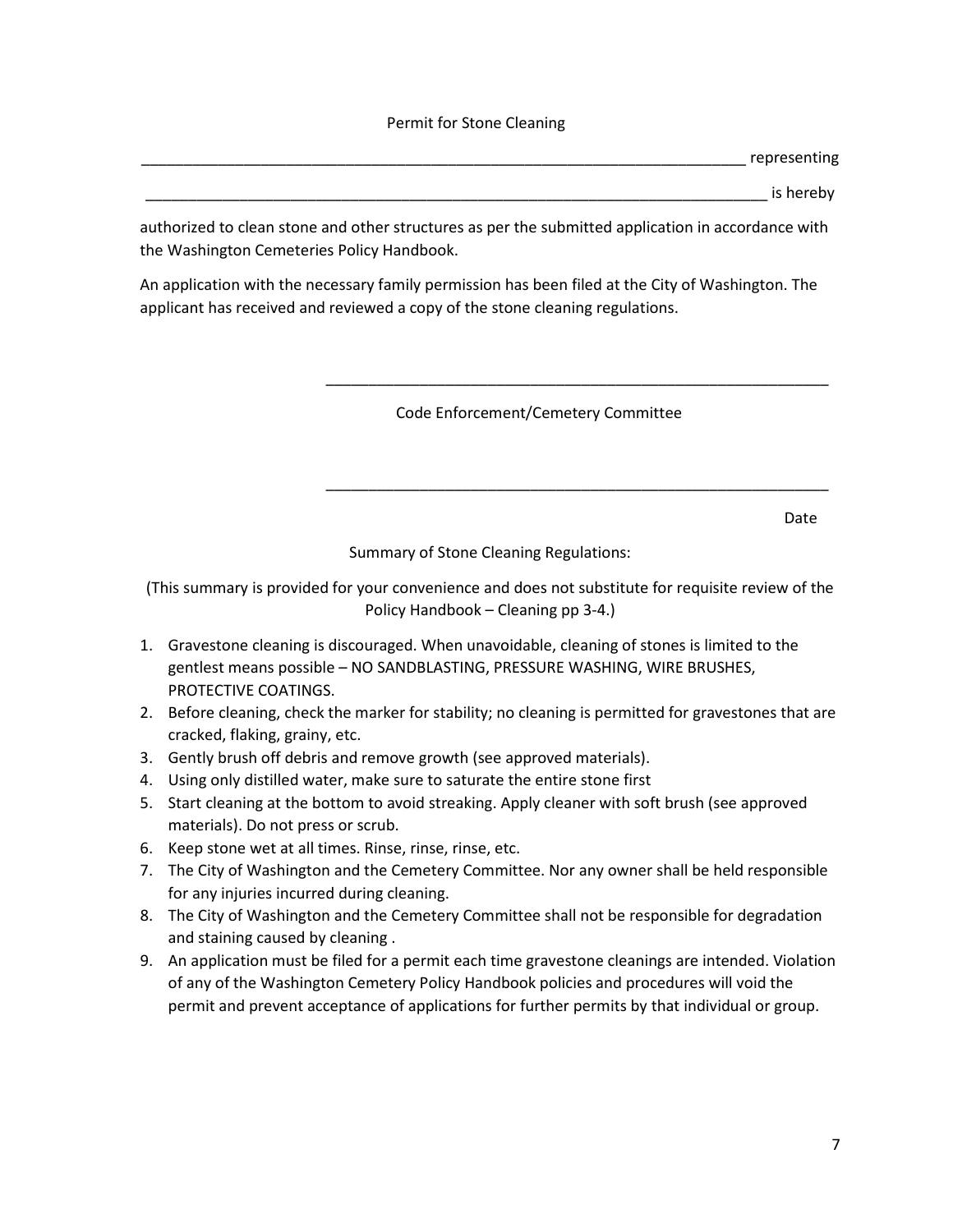| <b>Cleaning Technique</b>       | <b>Potential Harm to Stone</b>    | Health/Safety Issues             |
|---------------------------------|-----------------------------------|----------------------------------|
| <b>Sand Blasting</b>            | Erodes stone; highly abrasive;    | Exposure to marble dust is a     |
|                                 | will destroy detail and lettering | source of the fatal lung disease |
|                                 | over time; Not advisable for use  | silicosis.                       |
| <b>Pressure Washing</b>         | High pressure abrades stone.      | None, unless chemicals are       |
|                                 | This can be exacerbated by        | added or high temperature        |
|                                 | inexperienced users; Not          | water is used                    |
|                                 | advisable for use                 |                                  |
| <b>Acid Cleaning</b>            | Creates an unnatural surface on   | Acids are highly corrosive,      |
|                                 | the stone; deposits iron          | requiring personal protective    |
|                                 | compounds that will stain the     | equipment under mandatory        |
|                                 | stone; deposits soluble salts     | OSHA laws; may kill grass and    |
|                                 | that damage the stone; Not        | surrounding vegetation           |
|                                 | advisable for use                 |                                  |
| Sodium Hypochlorite & Calcium   | Will form soluble salts, which    | Respiratory irritant; can cause  |
| Hypochlorite (household and     | will reappear as whitish          | eye injury; strong oxidizer; can |
| swimming pool bleach)           | efflorescence; can cause          | decompose to hazardous gasses    |
|                                 | yellowing; some salts are acidic, |                                  |
|                                 | Not advisable for use             |                                  |
| Hydrogen Peroxide               | Often causes distinctive reddish  | Severe skin and eye irritant     |
|                                 | discolorations; will etch         |                                  |
|                                 | polished marble and limestone;    |                                  |
|                                 | Not advisable for use             |                                  |
| Ammonium Hydroxide              | Repeated use may lead to          | Respiratory, skin and eye        |
|                                 | discoloration through             | irritant                         |
|                                 | precipitation of hydroxides; Not  |                                  |
|                                 | advisable for use                 |                                  |
| D/2 Architectural Antimicrobial | No known adverse effects, has     | No special precautions required  |
|                                 | been in use for nearly 15 years.  | for use, handling or storage.    |